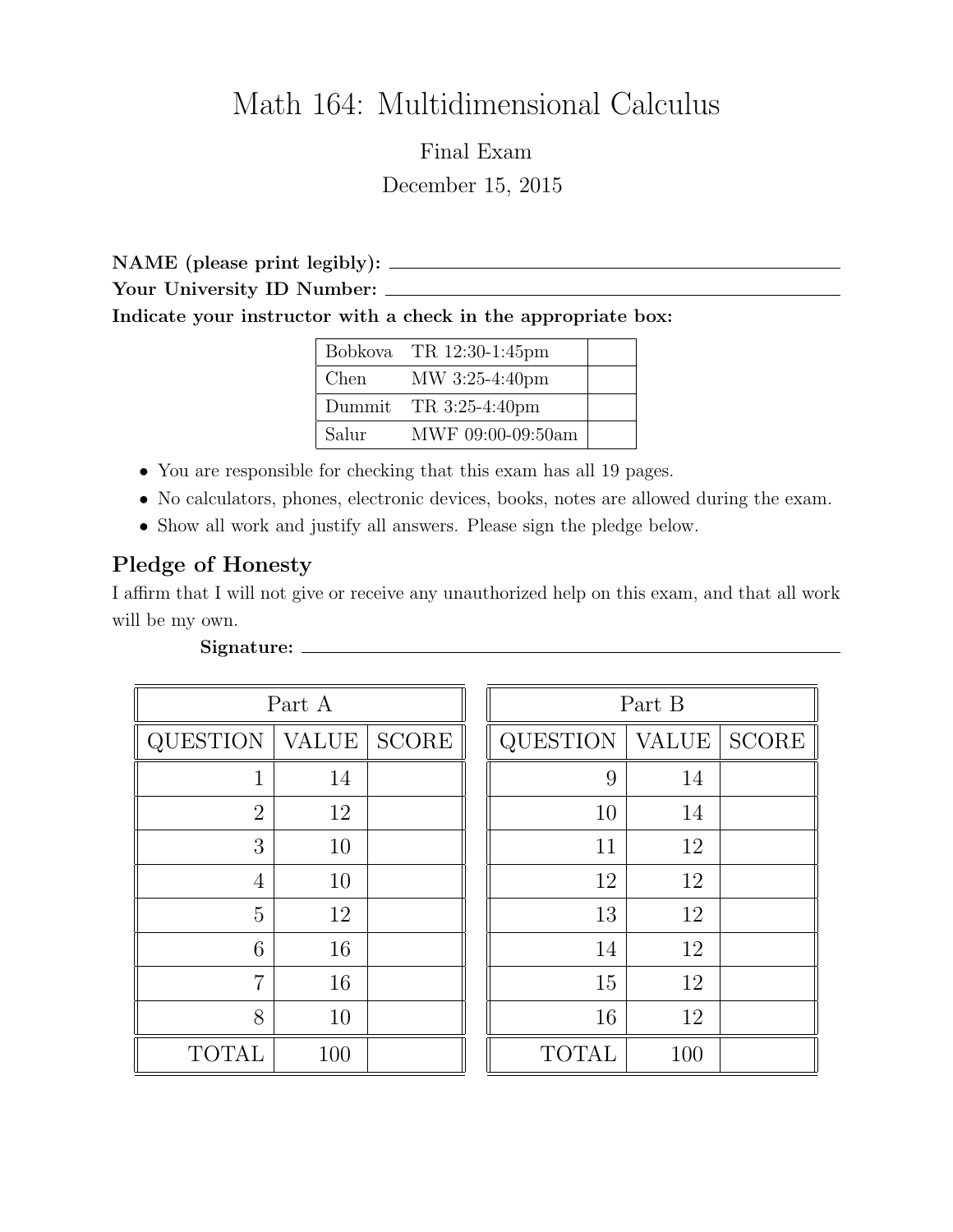## Part A

- 1. (14 points) Consider the two planes  $4x + y z = 4$  and  $x + 4y z = 1$ .
- (a) Find the (acute) angle between the planes.

(b) Find a parametrization for the line of intersection of these two planes.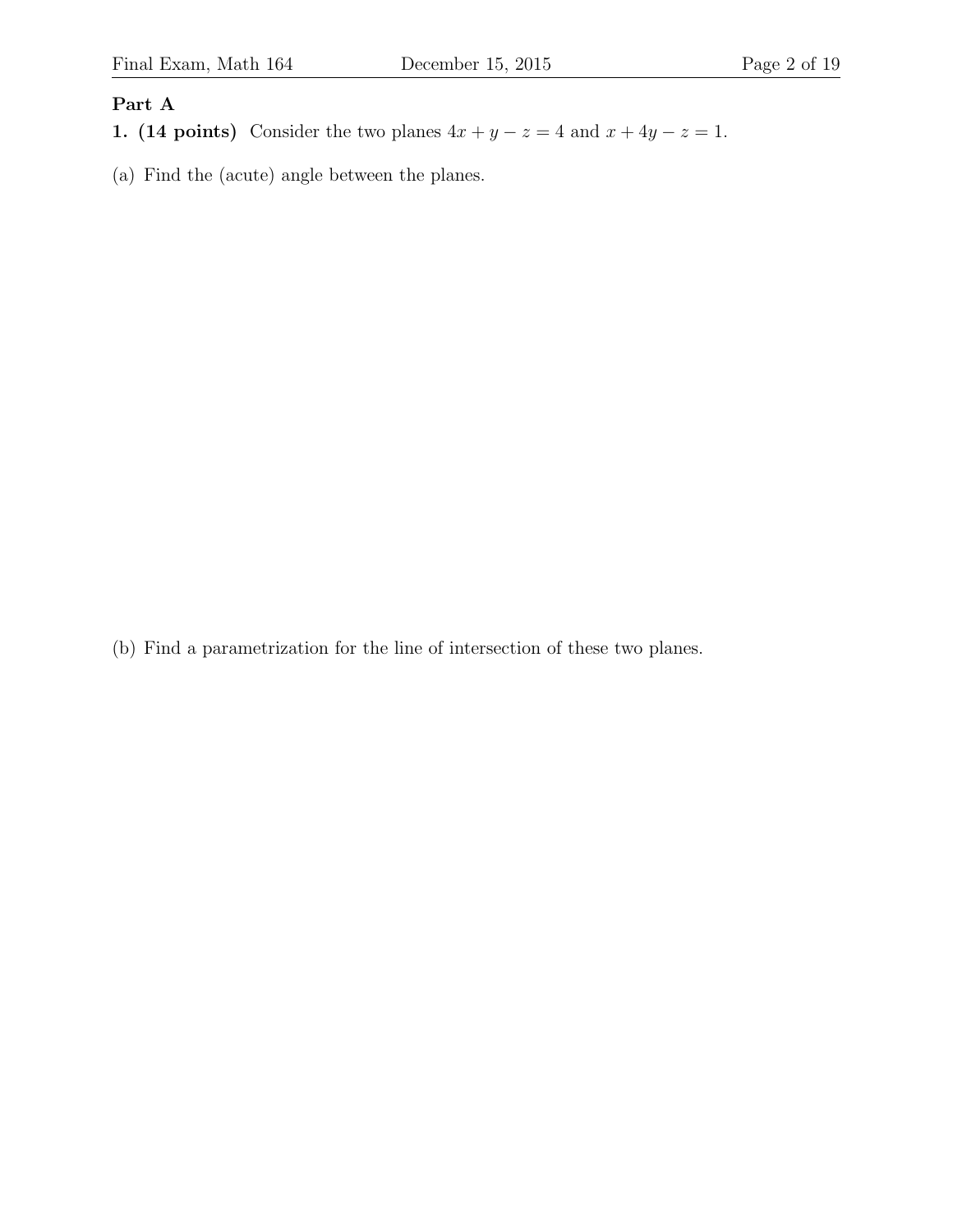2. (12 points) Find the distance between the two skew lines whose parametrizations are

$$
l_1: \langle x, y, z \rangle = \langle 1, 0, 0 \rangle + t \langle -2, 1, 0 \rangle
$$
  
\n $l_2: \langle x, y, z \rangle = \langle 0, 1, 1 \rangle + s \langle 2, -1, 1 \rangle.$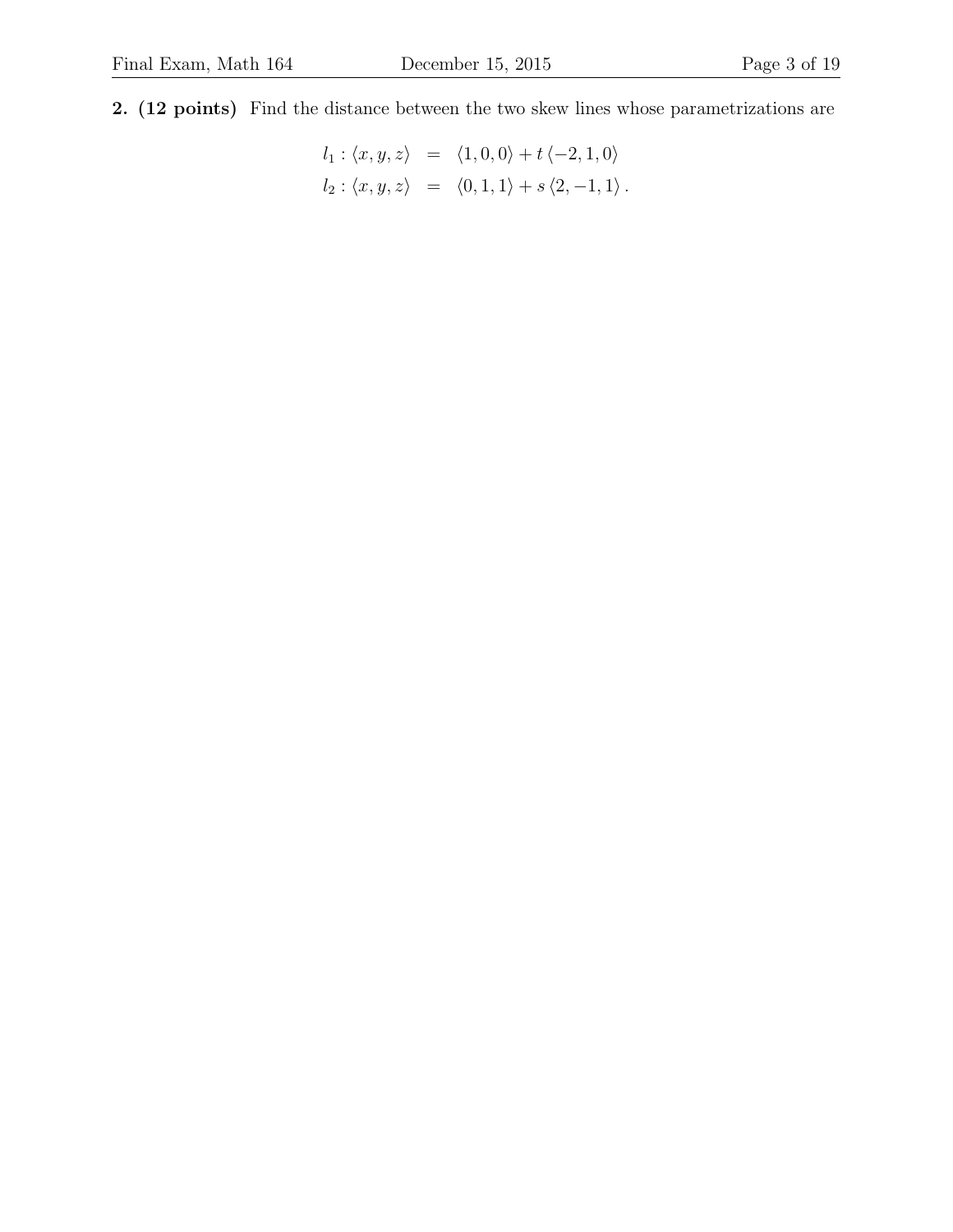3. (10 points) A particle travels a total distance of  $26\pi$  along the parametric curve

$$
\mathbf{r}(t) = (5\sin t)\mathbf{i} + (5\cos t)\mathbf{j} + 12t\mathbf{k}
$$

from the starting point  $(0, -5, 12\pi)$ . Find its new location.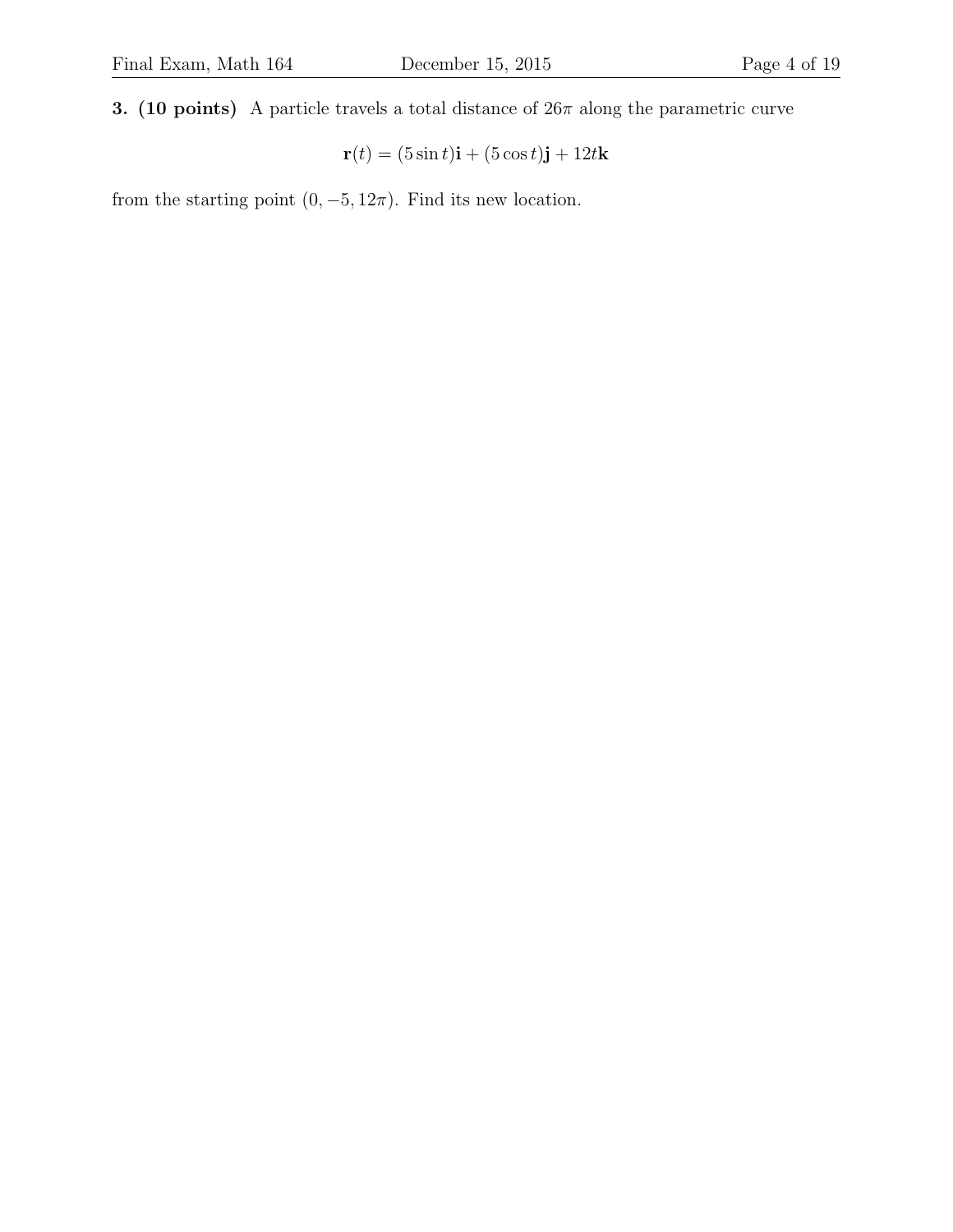## 4. (10 points) Evaluate the limit

$$
\lim_{(x,y)\to(0,0)}\frac{x^2y^3}{x^4+y^6}
$$

or show that it does not exist.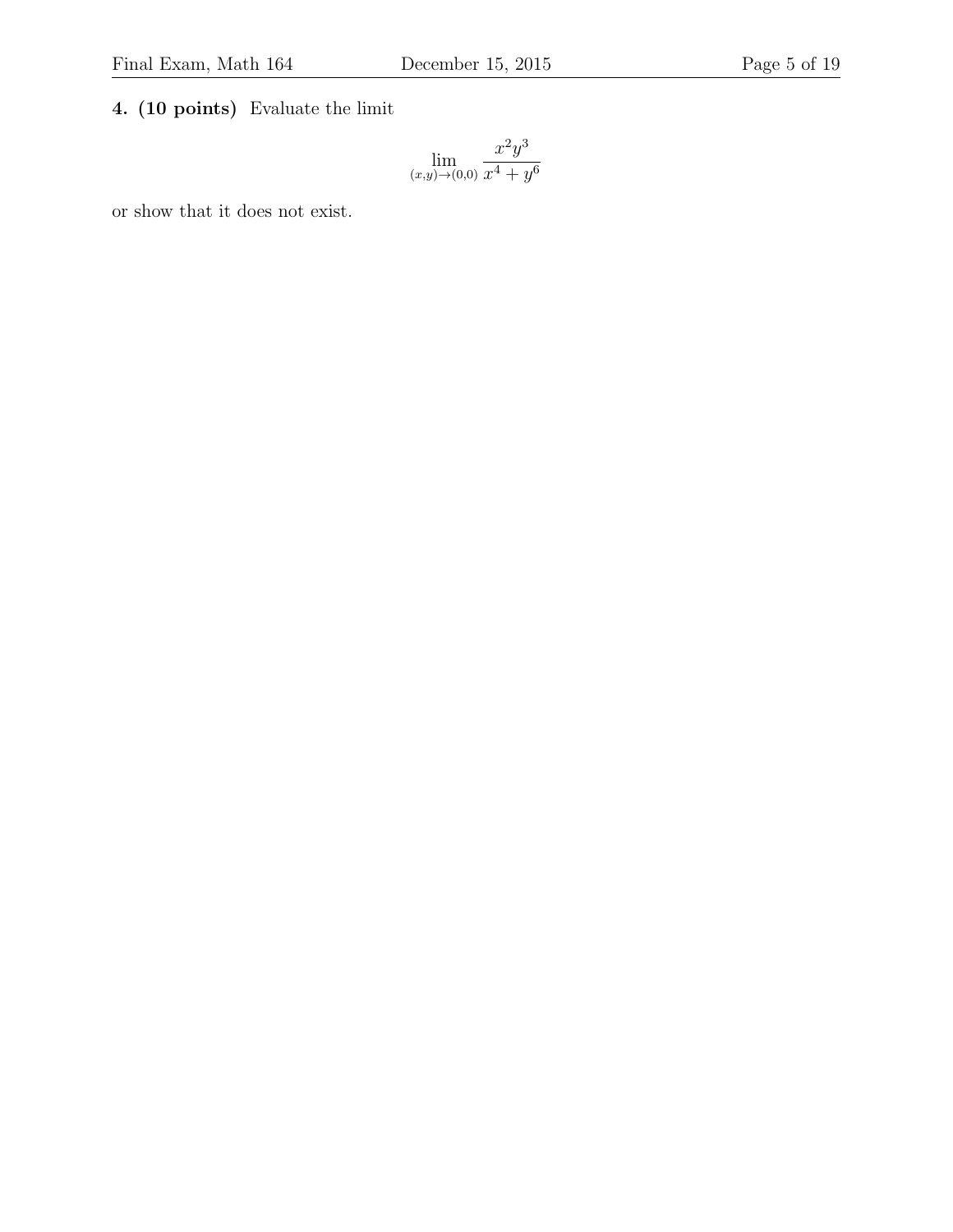#### 5. (12 points) Find the linearization of the function

$$
f(x,y) = \sqrt{12 - x^2 - 7y^2}
$$

at  $(x, y) = (2, 1)$ , and then use it to find the approximate value of  $f(2.05, 0.98)$ .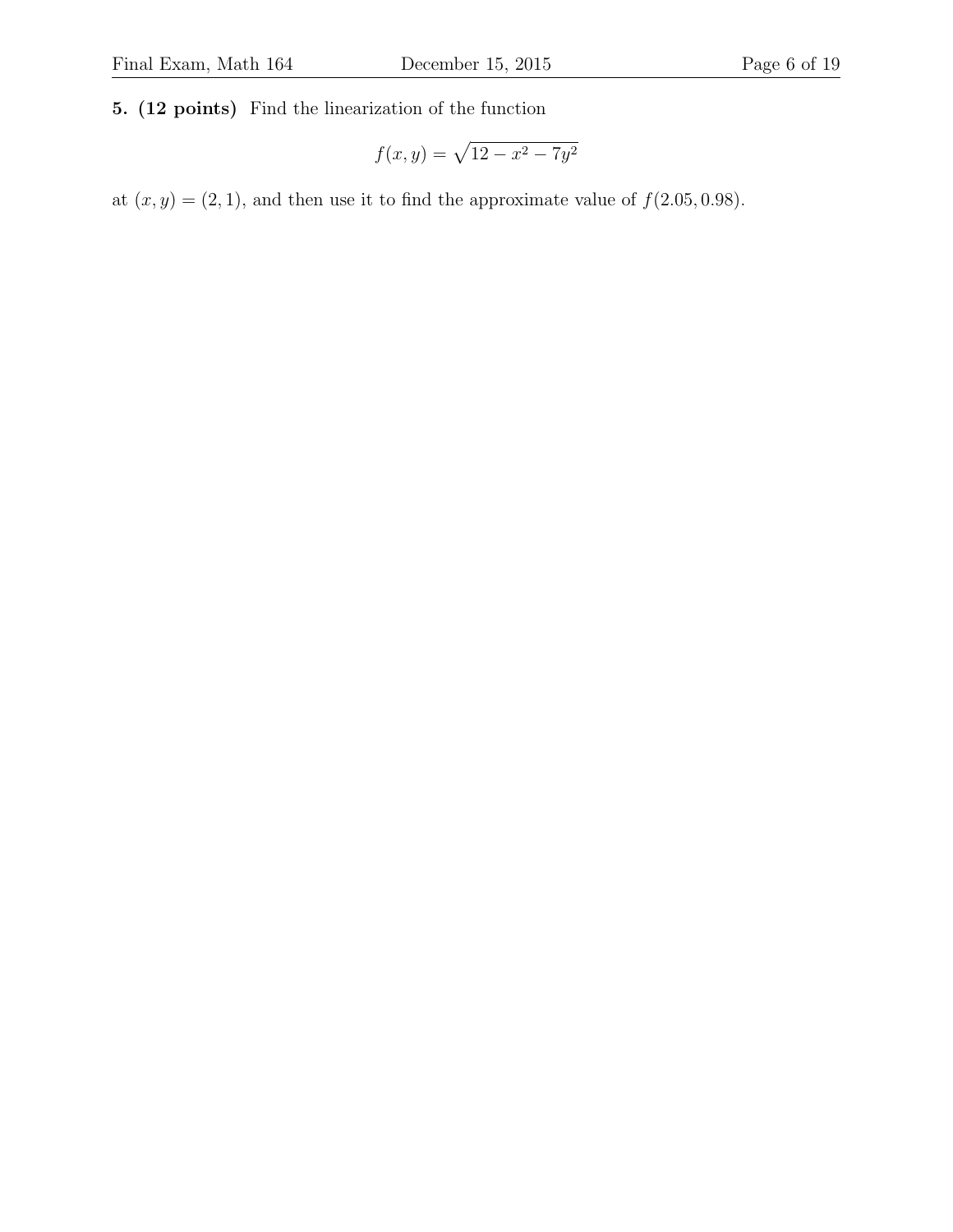6. (16 points) Find the critical points of the function

$$
f(x, y) = x^2y - 8y^2 - x^2
$$

and classify each of them as a local minimum, local maximum, or saddle point.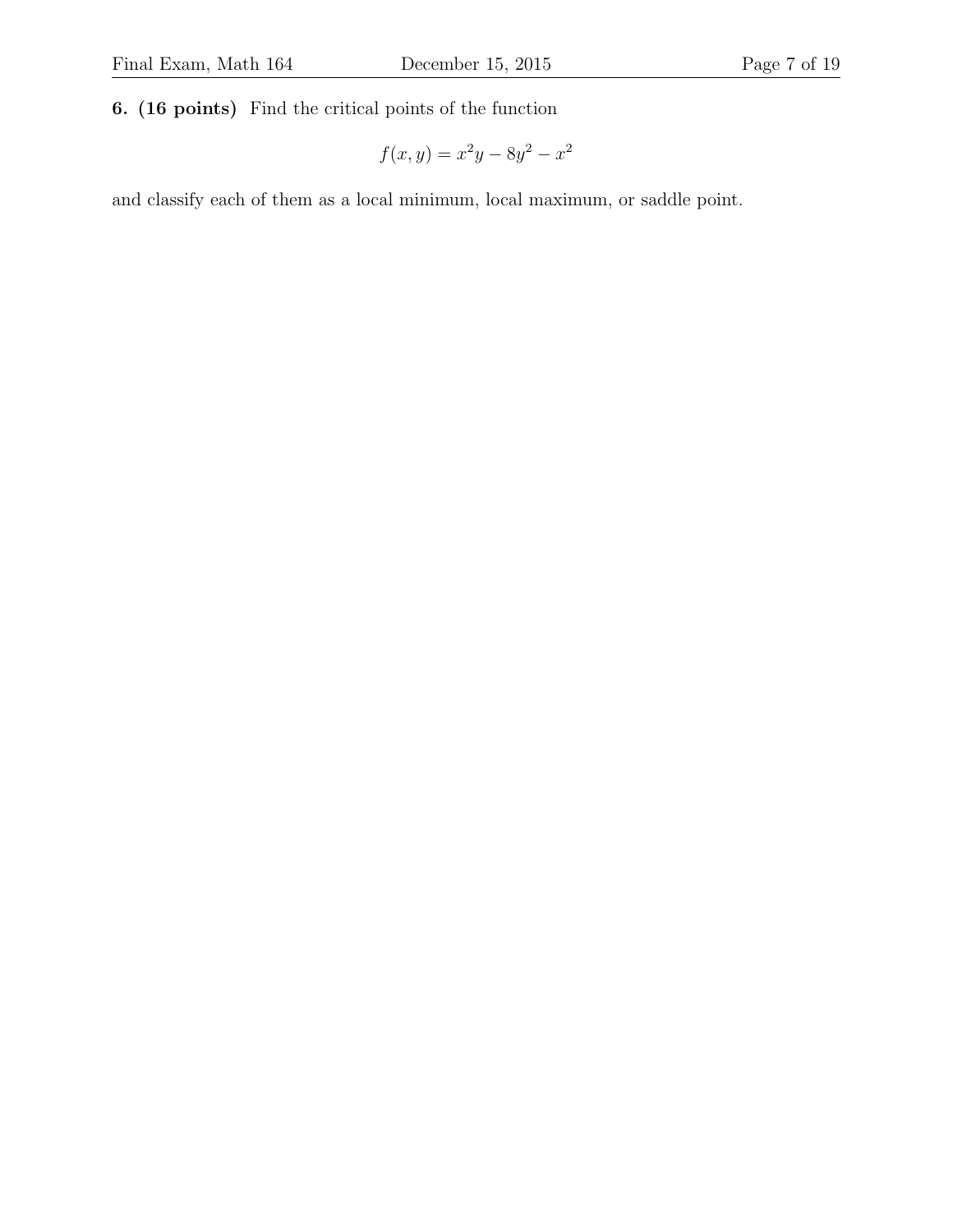7. (16 points) Calculate the integral  $\int$ R  $y dA$  where R is the (finite) region lying between the curves  $x = y^2$  and  $y = x - 2$ .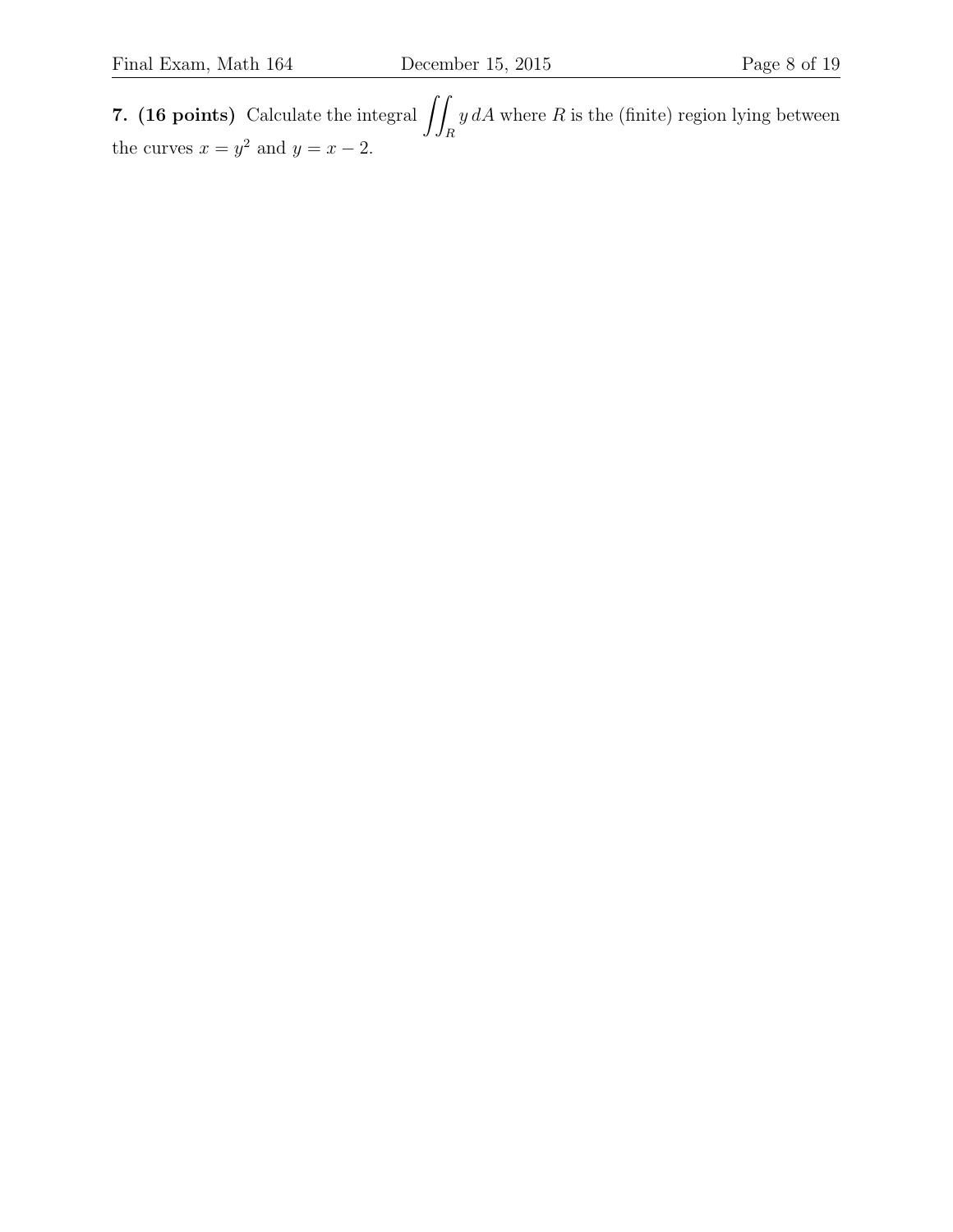is

8. (10 points) Circle the correct response for the following questions (no work is required, and there is no partial credit):

(a) The result obtained by reversing the order of integration in the iterated double integral

$$
\int_0^1 \int_x^2 x \, dy \, dx
$$

(i) 
$$
\int_0^1 \int_x^2 x \, dx \, dy
$$
  
\n(ii)  $\int_0^2 \int_0^y x \, dx \, dy$   
\n(iii)  $\int_x^2 \int_0^y x \, dx \, dy$   
\n(iv)  $\int_0^1 \int_y^2 x \, dx \, dy + \int_1^2 \int_0^y x \, dx \, dy$   
\n(v)  $\int_0^1 \int_0^y x \, dx \, dy + \int_1^2 \int_0^1 x \, dx \, dy$   
\n(vi)  $\int_0^1 \int_0^2 x \, dx \, dy + \int_1^2 \int_y^2 x \, dx \, dy$ 

(b) In polar coordinates, the integral

$$
\int_{-2}^{0} \int_{-\sqrt{4-x^{2}}}^{\sqrt{4-x^{2}}} x \, dy \, dx
$$
  
\nis  
\n(i)  $\int_{\pi}^{2\pi} \int_{0}^{2} r^{2} \cos \theta \, dr \, d\theta$   
\n(ii)  $\int_{\pi/2}^{3\pi/2} \int_{0}^{2} r^{2} \cos \theta \, dr \, d\theta$   
\n(iii)  $\int_{0}^{3\pi/2} \int_{0}^{2} r^{2} \cos \theta \, dr \, d\theta$   
\n(v)  $\int_{\pi/2}^{3\pi/2} \int_{0}^{2} r \cos \theta \, dr \, d\theta$   
\n(vi)  $\int_{0}^{2\pi} \int_{0}^{2} r \cos \theta \, dr \, d\theta$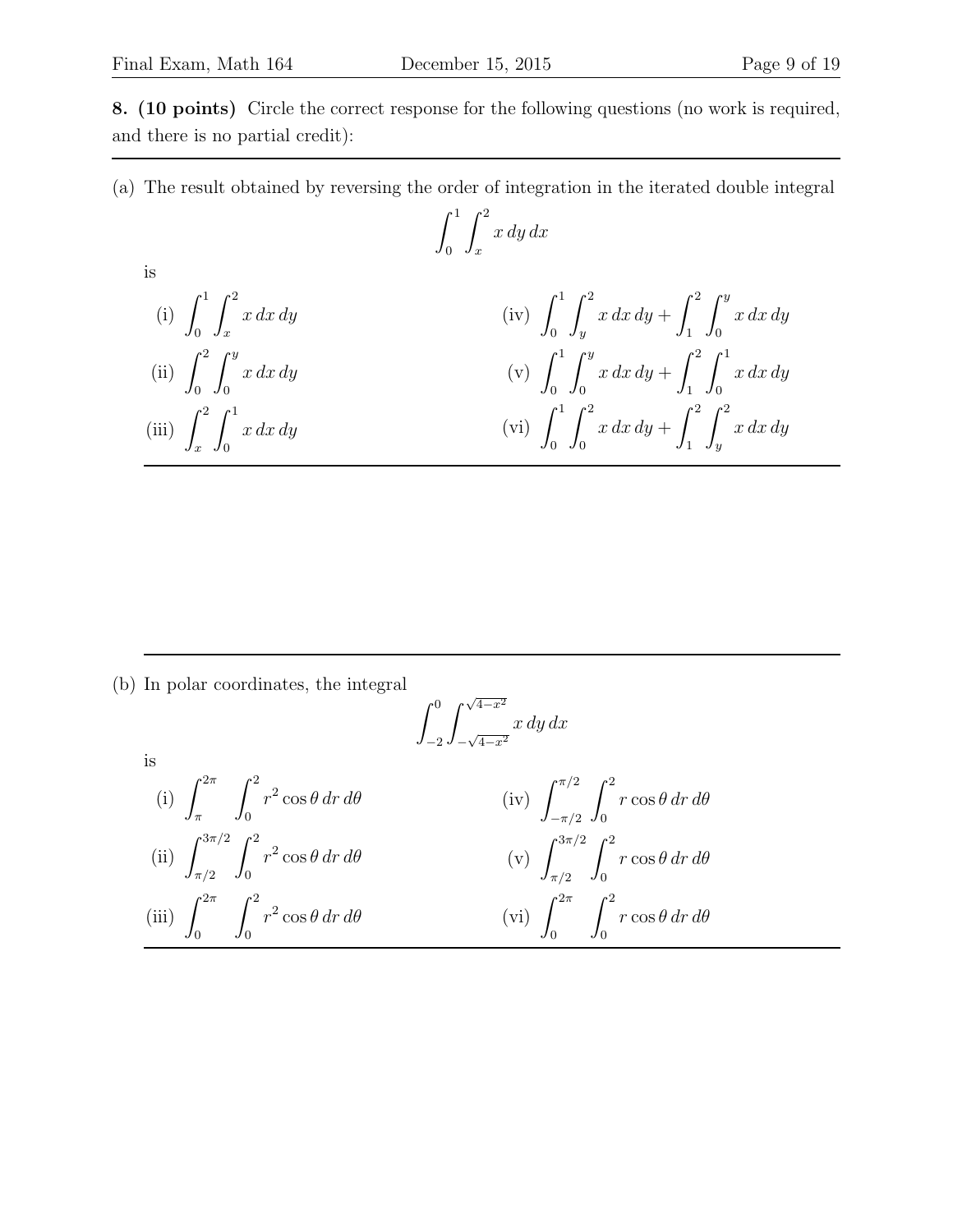#### Part B

**9.** (14 points) Evaluate the triple integral  $\iiint$ E  $x dV$ , where E is the solid tetrahedron bounded by the four planes  $x = 0$ ,  $y = 0$ ,  $z = 0$  and  $x+y+z=1$ , whose vertices are  $(0,0,0)$ ,  $(1, 0, 0), (0, 1, 0), \text{ and } (0, 0, 1).$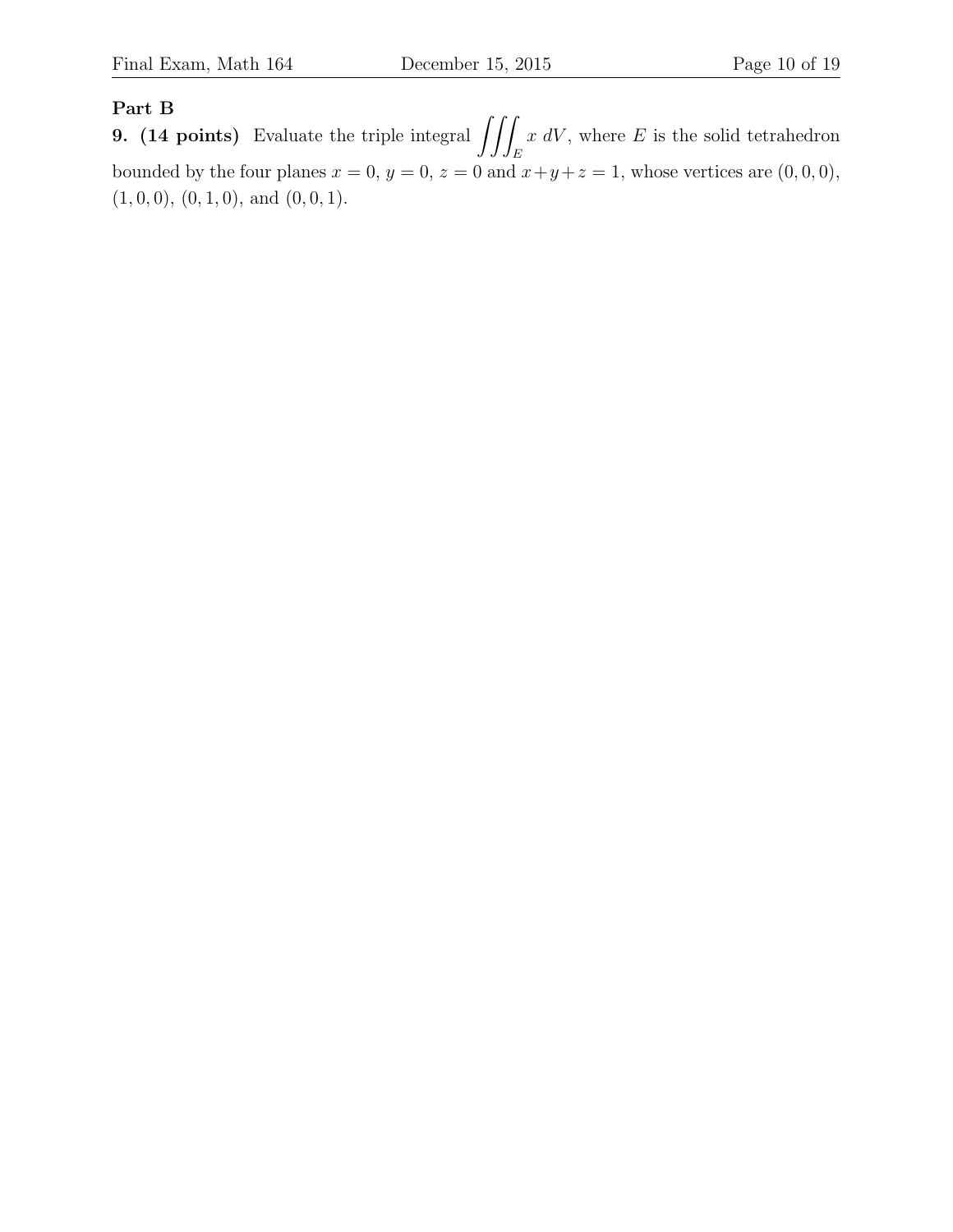## 10. (14 points) Evaluate the integral

$$
\int_0^1 \int_0^{\sqrt{1-x^2}} \int_{-\sqrt{1-x^2-y^2}}^{\sqrt{1-x^2-y^2}} \sqrt{x^2+y^2+z^2} \, dz \, dy \, dx.
$$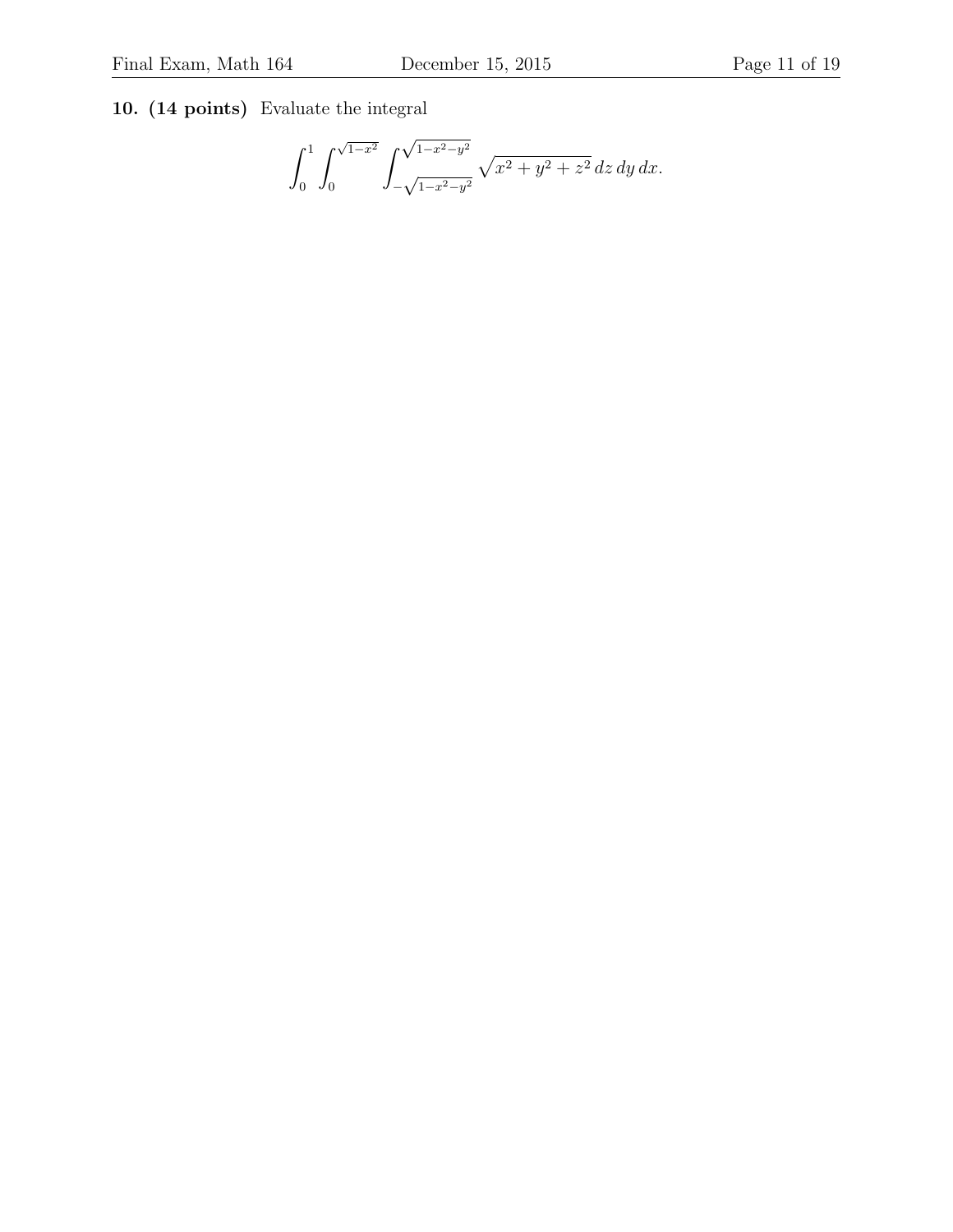11.  $(12 \text{ points})$  Evaluate the line integral  $\mathcal{C}_{0}^{0}$  $(x - y + z + 2) ds$ , where C is the straight line segment from  $(0, 1, 1)$  to  $(1, 0, 1)$ .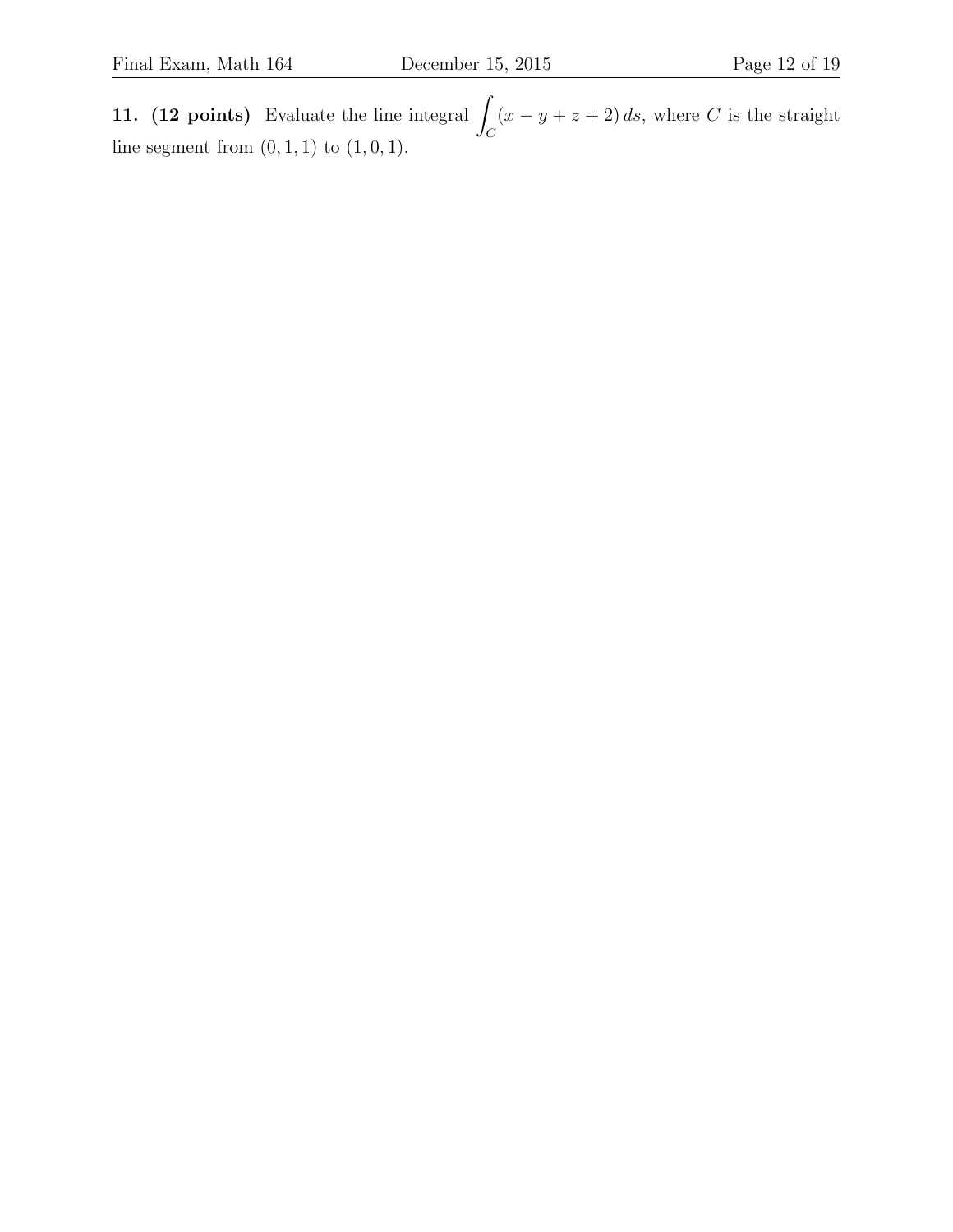12. (12 points) Let  $f$  be a scalar function and  $\bf{F}$  be a vector field. For each expression, identify whether it is a scalar function, a vector field, or nonsense by circling the appropriate response (no work is required, and there is no partial credit). Note that  $\text{grad}(f) = \nabla f$  denotes the gradient of f.

| $\bullet$ curl(f)                                    | <b>Scalar function</b> | Vector field | Nonsense        |
|------------------------------------------------------|------------------------|--------------|-----------------|
| $\bullet$ grad $(f)$                                 | <b>Scalar function</b> | Vector field | Nonsense        |
| $\bullet$ div( <b>F</b> )                            | <b>Scalar function</b> | Vector field | Nonsense        |
| $\bullet$ curl(grad(f))                              | <b>Scalar function</b> | Vector field | Nonsense        |
| $\bullet$ grad( <b>F</b> )                           | <b>Scalar function</b> | Vector field | Nonsense        |
| • $grad(div(F))$                                     | <b>Scalar function</b> | Vector field | Nonsense        |
| $\bullet$ div(grad(f))                               | <b>Scalar function</b> | Vector field | Nonsense        |
| • $grad(div(f))$                                     | <b>Scalar function</b> | Vector field | Nonsense        |
| $\bullet$ curl(curl( <b>F</b> ))                     | <b>Scalar function</b> | Vector field | Nonsense        |
| $\bullet$ div(div( $\mathbf{F}$ ))                   | <b>Scalar function</b> | Vector field | <b>Nonsense</b> |
| • $(\text{grad}(f)) \times (\text{div}(\mathbf{F}))$ | <b>Scalar function</b> | Vector field | <b>Nonsense</b> |
| $\bullet$ div(curl(grad(f))))                        | <b>Scalar function</b> | Vector field | <b>Nonsense</b> |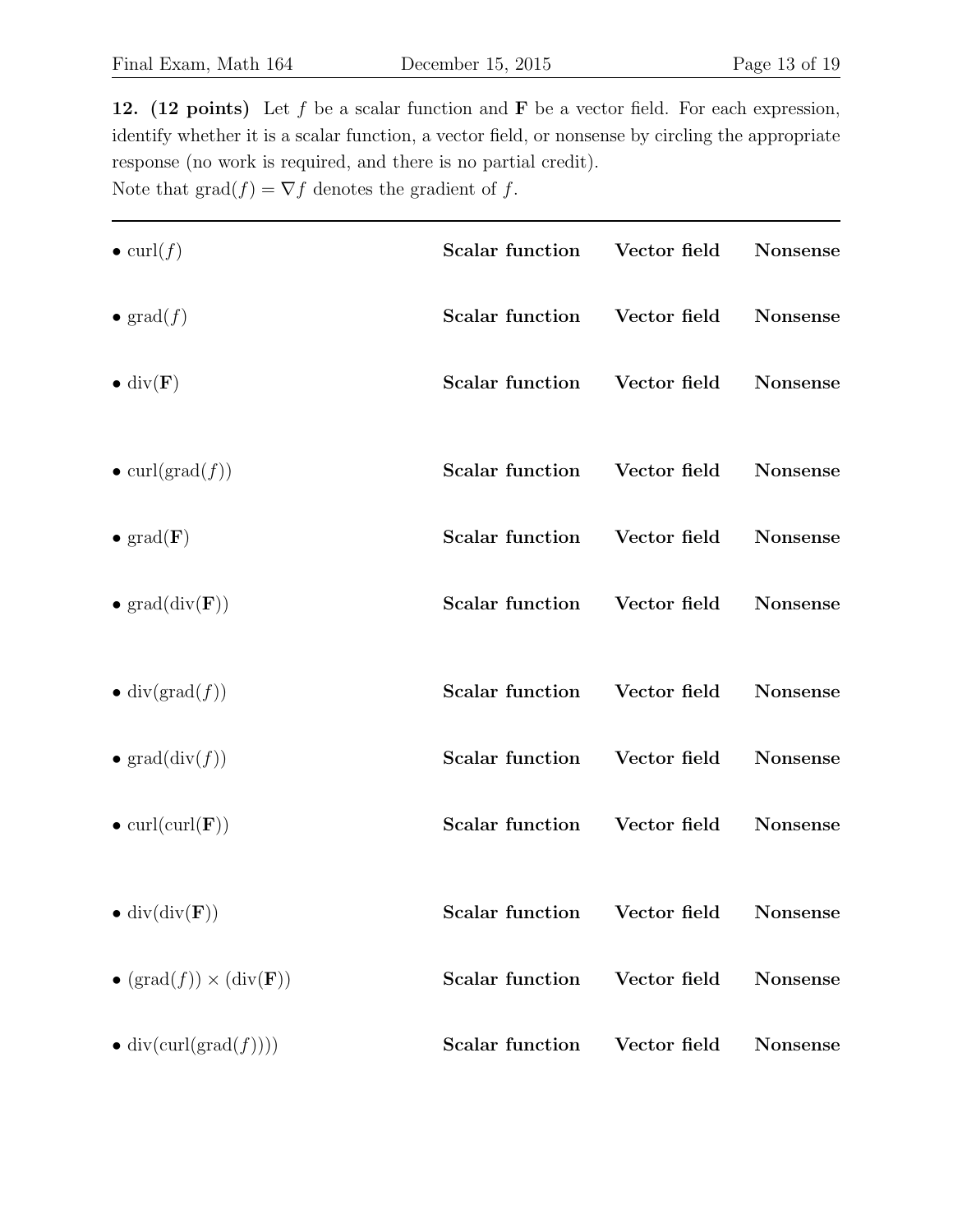13. (12 points) Find all possible values of the constants a and b such that the vector field

$$
\mathbf{F}(x,y,z)=(2bxz^3+ayz+2xy)\mathbf{i}+(2by+ax^2+axz)\mathbf{j}+(axy+bz+bx^2z^2)\mathbf{k}
$$

is conservative (i.e., that the work done by the field on a particle moving through space does not depend on the particle's path).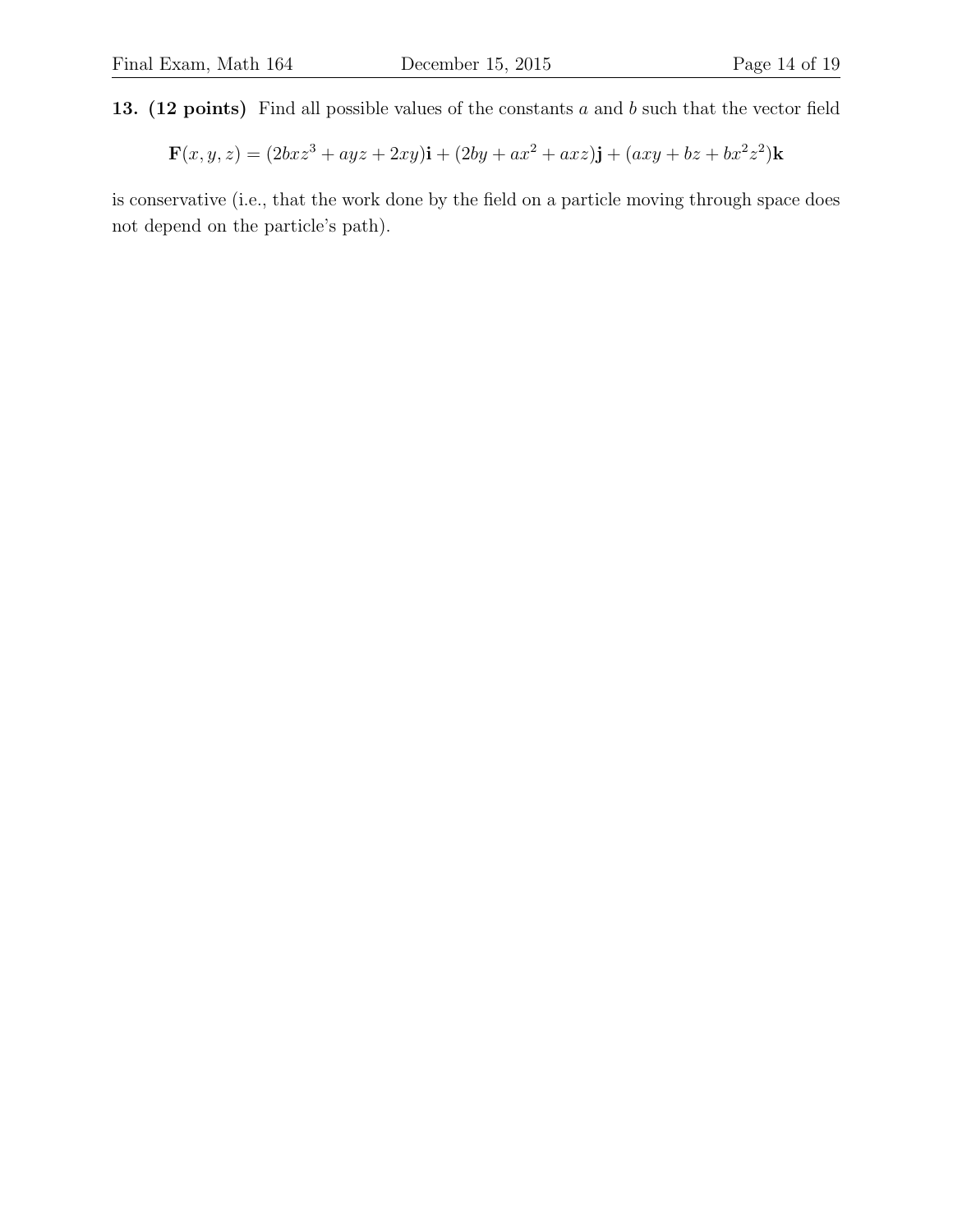14.  $(12 \text{ points})$  Compute the work integral q  $\mathcal{C}_{0}^{0}$  $\mathbf{F} \cdot d\mathbf{r}$ , where

$$
\mathbf{F}(x, y) = (x^{2015} + x^2y)\mathbf{i} + (xy^2 + 2e^y)\mathbf{j}
$$

and the closed path  $C$ , oriented counterclockwise, consists of the following three pieces:

$$
C_1 : \text{ the line segment from } (0,0) \text{ to } \left(\frac{1}{2}, \frac{\sqrt{3}}{2}\right),
$$
  

$$
C_2 : \text{ the curve } y = \sqrt{1 - x^2} \text{ with } -\frac{\sqrt{2}}{2} \le x \le \frac{1}{2},
$$
  

$$
C_3 : \text{ the line segment from } \left(-\frac{\sqrt{2}}{2}, \frac{\sqrt{2}}{2}\right) \text{ to } (0,0).
$$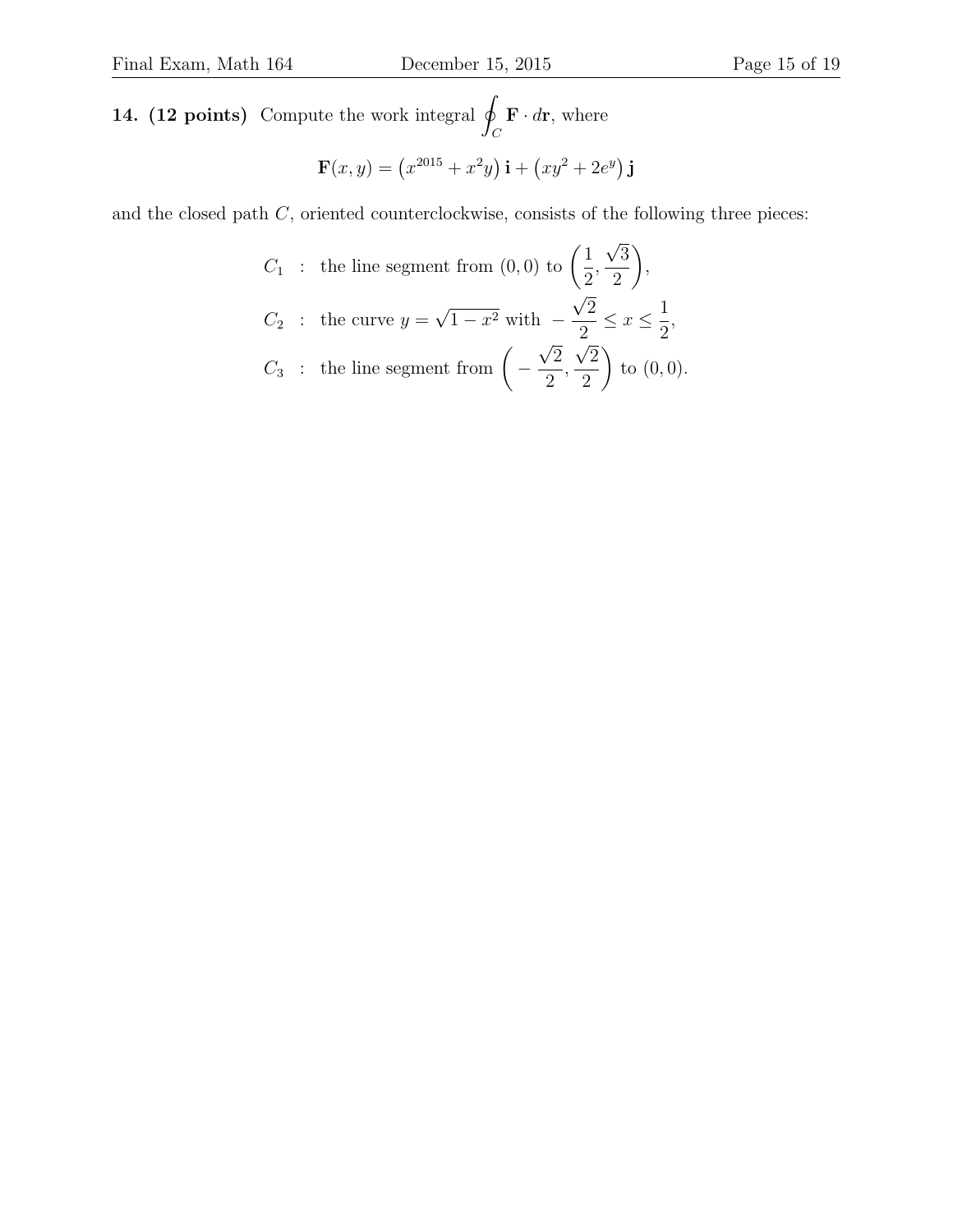15. (12 points) Find the surface area of the part of the paraboloid  $z = x^2 + y^2$  that lies under the plane  $z = 4$ .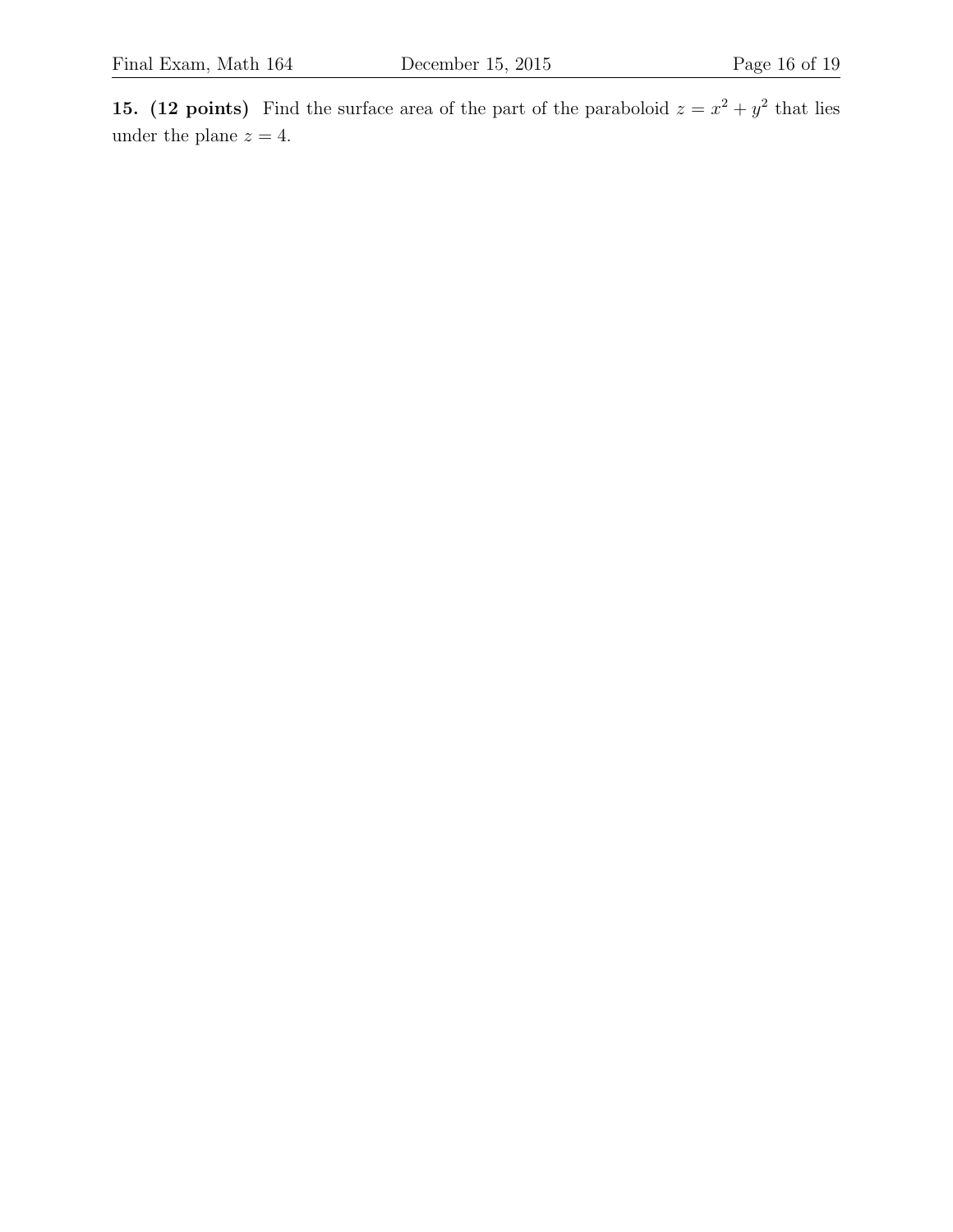16. (12 points) Compute the flux of the vector field

$$
\mathbf{F}(x, y, z) = \left(-3x^2y\right)\mathbf{i} + \left(z - y\right)\mathbf{j} + \left(2x\right)\mathbf{k}
$$

through the surface S given by the part of the plane  $z = 1 + 2x + y$  lying above the rectangle  $0\leq x\leq 2,\,0\leq y\leq 3,$  with upward orientation.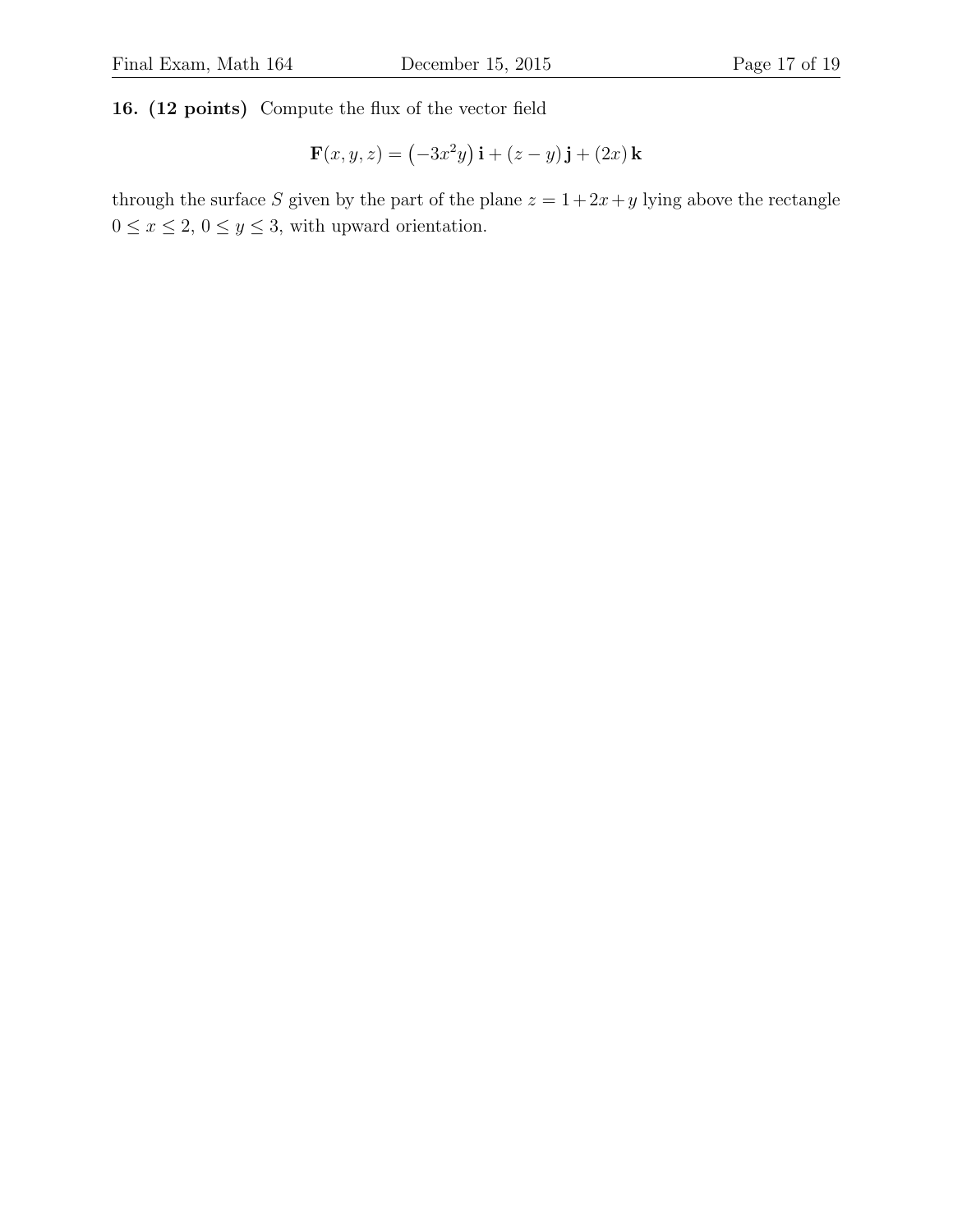No test material on this page.